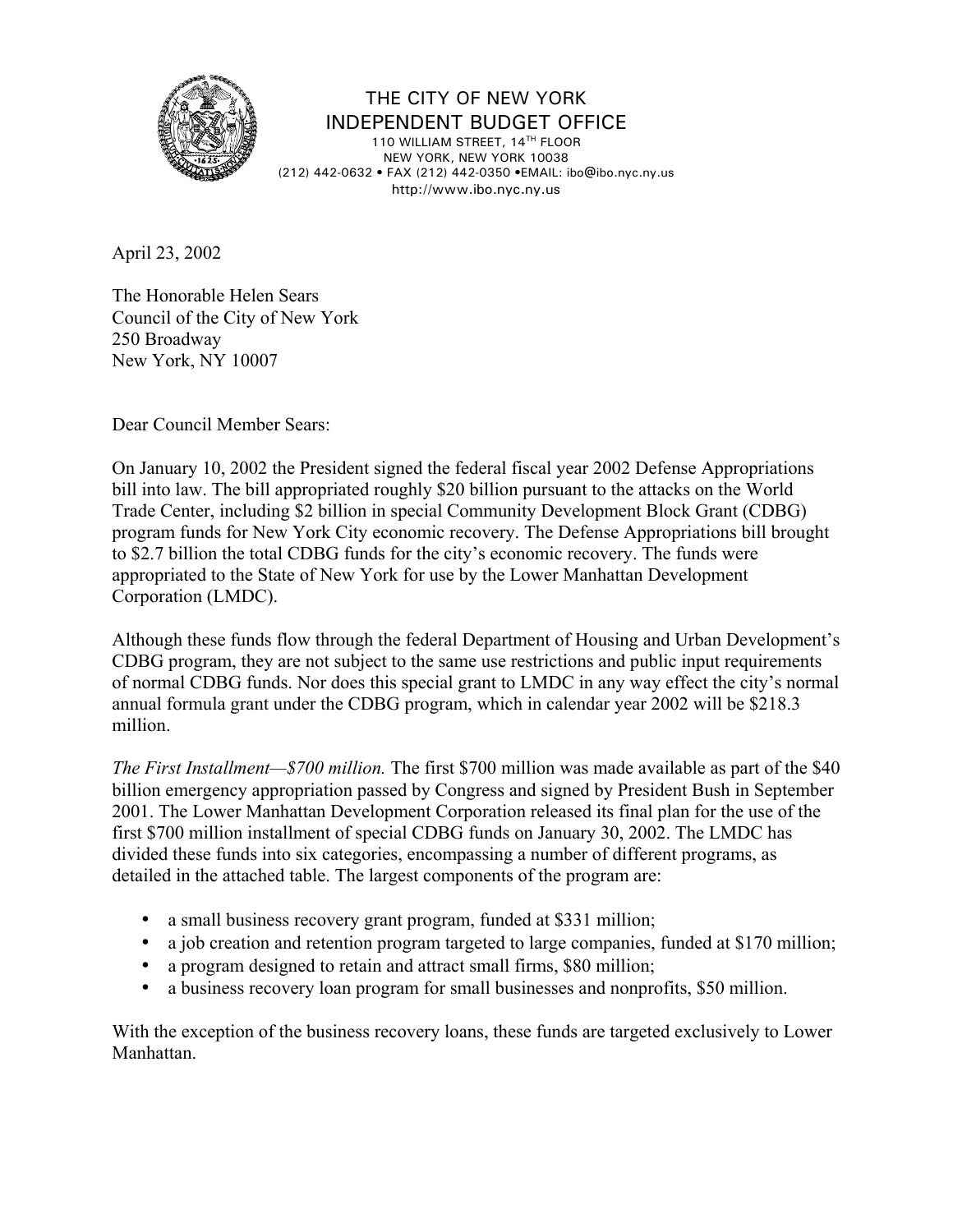LMDC began accepting applications for grants in February 2002. Companies requesting funds must submit a simple application, primarily encompassing basic corporate information, such as the number of employees. Organizations wishing to receive a contract to provide technical assistance will be asked to respond to a formal Request for Proposals (RFP), which is expected to be released soon, with the intent of having the program operating by June 2002.

*The Second Installment—\$2 billion*. To date, LMDC has submitted a draft plan for grants to individuals living south of Canal Street, and grants to businesses south of  $14<sup>th</sup>$  Street to conduct employee training. Grants for individuals are expected to total \$277 million. Training grants will total approximately \$10 million. The LMDC is crediting the \$350,000 cost of the interim memorial against the \$2 billion, as well as an additional \$14.4 million in administrative costs. The LMDC released a revised action plan for these programs on April 9, 2002. Comments were due April 23, 2002.

LMDC also expects to use \$608 million to expand the programs funded with the first \$700 million. For example, LMDC plans to add \$150 million to the \$331 million initially allocated to the Business Recovery Grant Program. In addition, the total costs of the Business Recovery Loan Fund, the Job Creation and Retention Program, and the Small Firm Attraction and Retention Grants are expected to exceed the amounts budgeted from the initial \$700 million in available funds.

| Initial Partial Allocation of \$2 Billion<br><b>CDBG Appropriation</b> |         |
|------------------------------------------------------------------------|---------|
| Millions of dollars                                                    |         |
| Grants to Individuals                                                  | \$277   |
| Training                                                               |         |
| Administration & memorial                                              | 15      |
| <b>Promotion of tourism</b>                                            | 10      |
| Extension of existing programs                                         | 608     |
| <b>TOTAL</b>                                                           | \$920   |
| Unallocated balance                                                    | \$1,080 |
| SOURCE: IBO; LMDC                                                      |         |

The legislation authorizing the \$2 billion requires that no less than \$500 million go to small businesses, not-for-profit organizations, and individuals south of  $14<sup>th</sup>$  Street, and that \$10 million be used for a program to aid the travel and tourist industry citywide. (LMDC regulations for specific programs define small businesses as firms with fewer than 500 employees, and individuals as residents of Lower Manhattan.) The Business Recovery Grant Program and the grants for individuals described above will count towards this first set-aside; to date, no plan has been developed for assisting tourism.

Assuming that existing programs meet the \$500 million set aside for small businesses, nonprofits, and individuals, as of April, 2002, just under \$1.1 billion of the \$2 billion appropriation remains unallocated. None of the \$2 billion allocation has been disbursed yet.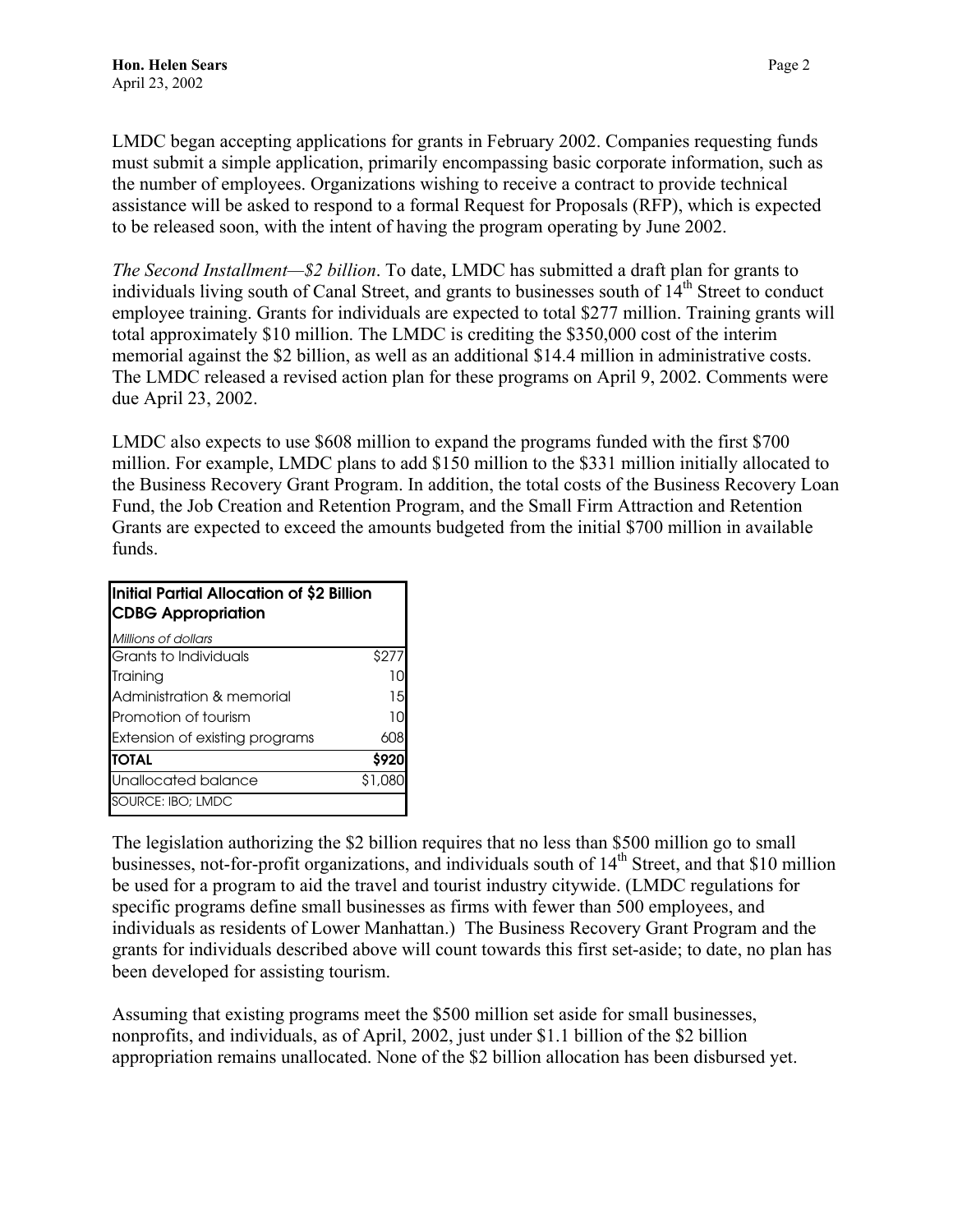I hope you find this information helpful. If you have further questions on this or another topic, please do not hesitate to call me directly. You may also contact Merrill Pond, senior budget and policy analyst, at (212) 442-8616, or Molly Wasow Park, budget and policy analyst at (212) 676- 9247.

Sincerely,

Ronnie Lowenstein Director

Attachment